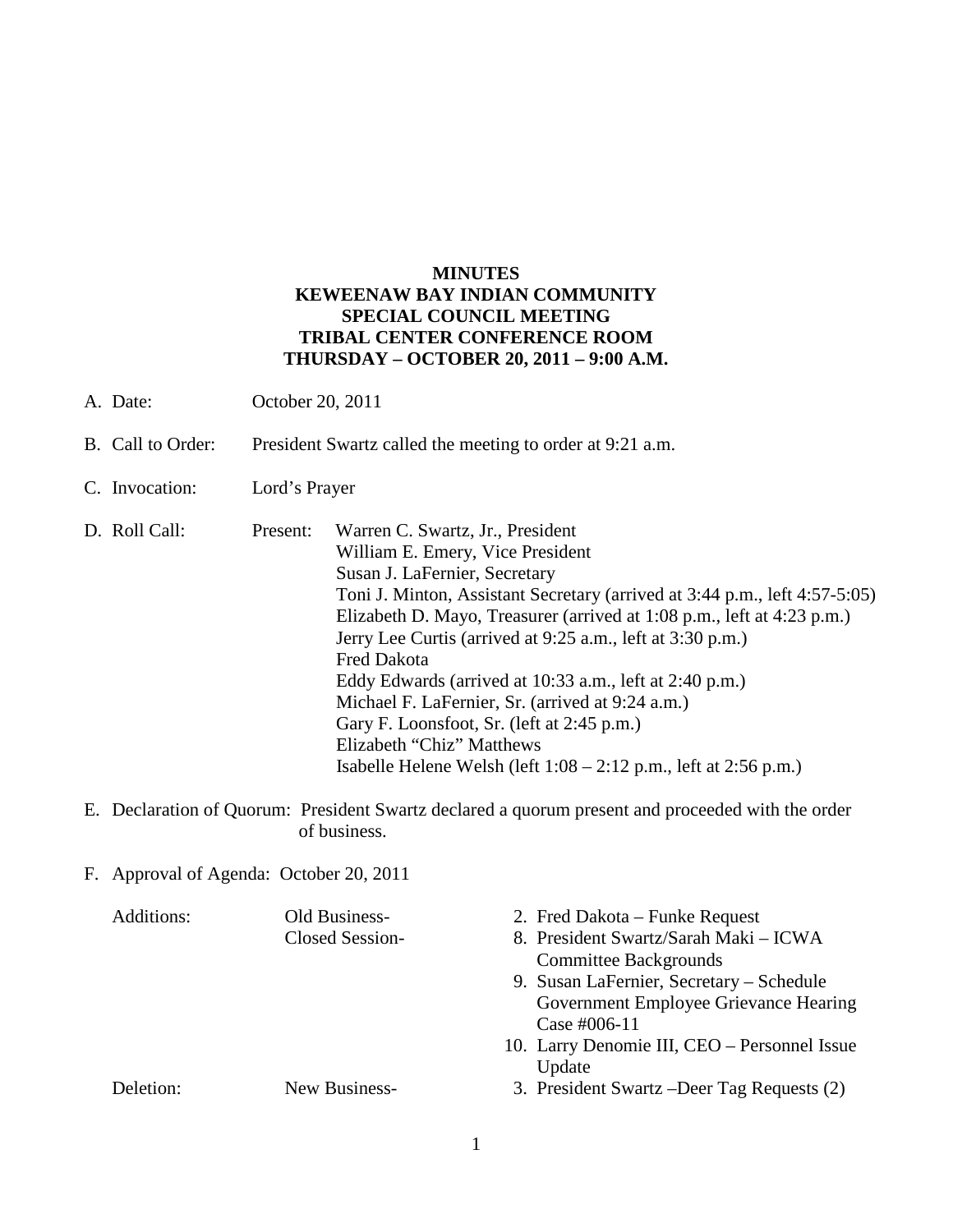**MOTION MADE BY GARY F. LOONSFOOT, SR. TO APPROVE THE AGENDA WITH THE CHANGES. SUPPORTED BY ELIZABETH "CHIZ" MATTHEWS. SIX IN FAVOR (William E. Emery, Susan J. LaFernier, Fred Dakota, Gary F. Loonsfoot, Sr., Elizabeth "Chiz" Matthews, Isabelle H. Welsh), OPPOSED - 0, ABSTAINING - 0, FIVE ABSENT (Toni J. Minton, Elizabeth D. Mayo, Jerry Lee Curtis, Eddy Edwards, Michael F. LaFernier, Sr.), MOTION CARRIED.**

**Mike LaFernier, Sr. arrived at 9:24 a.m.** 

## **Jerry Lee Curtis arrived at 9:25 a.m.**

- G. For Your Information:
	- 1. Christmas Gift Check Timeline 2011 Committee Department List
	- 2. Commodity Food Distribution Program Management Evaluation FY 2011 Commendation and Corrective Actions
	- 3. SNB KBIC Guaranteed Loan Program Account Summary October 12, 2011
	- 4. A copy of 10/13/11 Official Telephone Poll of the KBIC Tribal Council BMCC Language Instructors Services Agreements (2)
	- 5. Intertribal Coordination Pertaining to the Bay Mills Indian Community Timber Request for the purpose of Constructing a Personal Residence
	- 6. Indian Land Consolidation Program Update for  $4<sup>th</sup>$  Quarter of FY-2011 for the L'Anse Reservation
	- 7. DHHS Quarterly Community Events Fall 2011 Newsletter
	- 8. KBIC Harvest Feast October 23, 2011 at the Bingo Hall 1:00 4:00 p.m.
	- 9. Baraga Casino Veterans Day Special November 11, 2011
	- 10. Gregg Nominelli Update on Cigarette Company Designer (added after the approval of agenda) Dean Peterson Graphics Agreement regarding Branding and Design of the Cigarette Packs and **Cartons**
- H. Approval of Meeting Minutes:
	- 1. February 17, 2011

**MOTION MADE BY GARY F. LOONSFOOT, SR. TO APPROVE THE FEBRUARY 17, 2011 MEETING MINUTES. SUPPORTED BY ELIZABETH "CHIZ" MATTHEWS. SEVEN IN FAVOR (William E. Emery, Susan J. LaFernier, Jerry Lee Curtis, Fred Dakota, Michael F. LaFernier, Sr., Gary F. Loonsfoot, Sr., Elizabeth "Chiz" Matthews), OPPOSED - 0, ABSTAINING - 0, FOUR ABSENT (Toni J. Minton, Elizabeth D. Mayo, Eddy Edwards, Isabelle H. Welsh), MOTION CARRIED.**

(Isabelle Welsh is out of the room)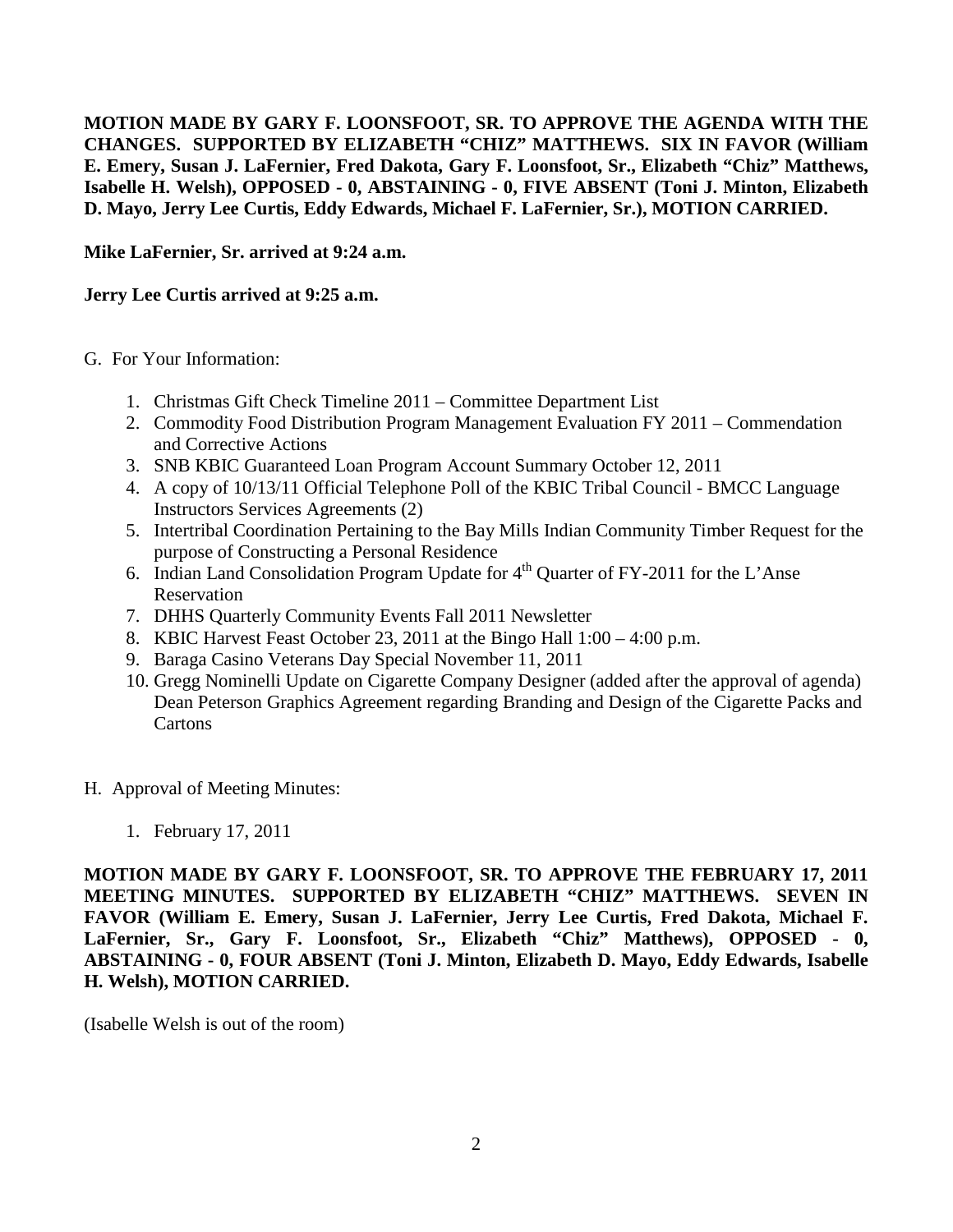2. February 24, 2011

**MOTION MADE BY ELIZABETH "CHIZ" MATTHEWS TO APPROVE THE FEBRUARY 24, 2011 MEETING MINUTES. SUPPORTED BY GARY F. LOONSFOOT, SR. SEVEN IN FAVOR (William E. Emery, Susan J. LaFernier, Jerry Lee Curtis, Michael F. LaFernier, Sr., Gary F. Loonsfoot, Sr., Elizabeth "Chiz" Matthews, Isabelle H. Welsh), OPPOSED - 0, ONE ABSTAINING (Fred Dakota), THREE ABSENT (Toni J. Minton, Elizabeth D. Mayo, Eddy Edwards), MOTION CARRIED.**

3. March 3, 2011

**MOTION MADE BY GARY F. LOONSFOOT, SR. TO APPROVE THE MARCH 3, 2011 MEETING MINUTES. SUPPORTED BY FRED DAKOTA. SEVEN IN FAVOR (William E. Emery, Susan J. LaFernier, Fred Dakota, Michael F. LaFernier, Sr., Gary F. Loonsfoot, Sr., Elizabeth "Chiz" Matthews, Isabelle H. Welsh), OPPOSED - 0, ONE ABSTAINING (Jerry Lee Curtis), THREE ABSENT (Toni J. Minton, Elizabeth D. Mayo, Eddy Edwards), MOTION CARRIED.**

- I. Old Business:
	- 1. David Haataja, Marquette Casino General Manager (3) Re-bids for the Marquette Casino Addition – Prior approved builder could not be reached

**MOTION MADE BY FRED DAKOTA TO APPROVE THE LOWEST BID FROM D R CONTRACTING IN THE AMOUNT OF \$16,082.00 FOR THE MARQUETTE CASINO ADDITION. SUPPORTED BY MICHAEL F. LAFERNIER, SR. EIGHT IN FAVOR (William E. Emery, Susan J. LaFernier, Jerry Lee Curtis, Fred Dakota, Michael F. LaFernier, Sr., Gary F. Loonsfoot, Sr., Elizabeth "Chiz" Matthews, Isabelle H. Welsh), OPPOSED - 0, ABSTAINING - 0, THREE ABSENT (Toni J. Minton, Elizabeth D. Mayo, Eddy Edwards), MOTION CARRIED.**

2. Fred Dakota – Funke Request – Don Funke is requesting the Council to allow his daughter, who has been evicted, to remain in the Zeba Trailer Park until the Spring when he will be able to move her trailer.

**MOTION MADE BY FRED DAKOTA TO ALLOW THE FAMILY AND TRAILER TO REMAIN UNTIL SPRING AS LONG AS THE FATHER, DONALD FUNKE, TAKES FULL PERSONAL RESPONSIBILITY OVERLOOKING THE FAMILY AND ASSURANCES REGARDING NO DOGS AND DRUGS. SUPPORTED BY ISABELLE H. WELSH. THREE IN FAVOR (Fred Dakota, Michael F. LaFernier, Sr., Isabelle H. Welsh), FIVE OPPOSED (William E. Emery, Susan J. LaFernier, Jerry Lee Curtis, Gary F. Loonsfoot, Sr., Elizabeth "Chiz" Matthews), ABSTAINING - 0, THREE ABSENT (Toni J. Minton, Elizabeth D. Mayo, Eddy Edwards), MOTION DEFEATED.**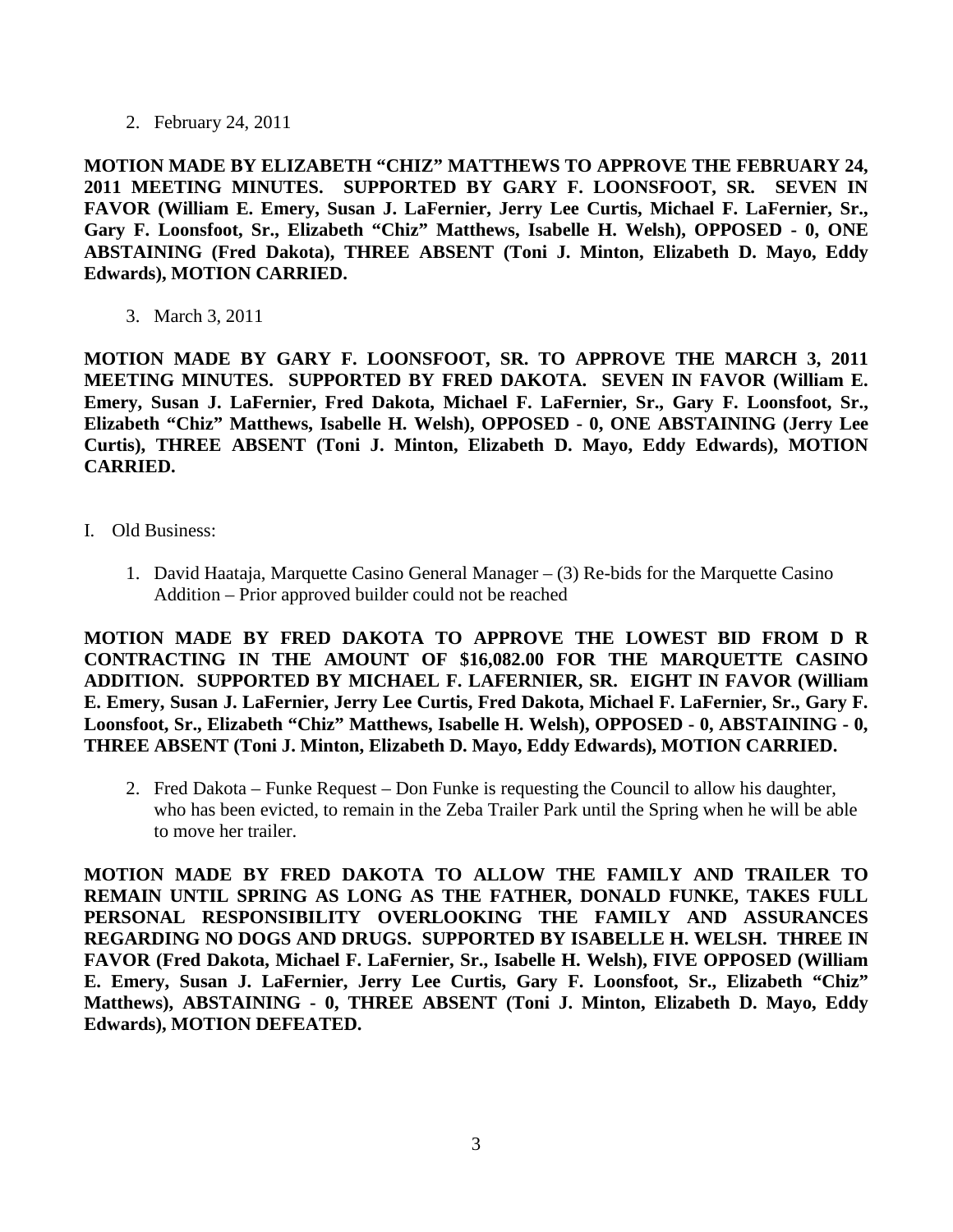- J. Recognize Scheduled Delegation/Individuals:
	- 1. Paul Olson, LMSW, Youth Development Associate, Great Lakes Center for Youth Development – Marquette, MI - "Vulnerable and Disconnected Youth in Baraga County" Presentation. The first meeting in Baraga County will be November 16 regarding a Learning Network.

#### **Break: 10:19 – 10:30 a.m.**

- K. New Business:
	- 1. Diana Chaudier, Election Board Chair Alternate Election Board Member Selection The Council will make selection after the Primary Election. No alternate is needed for the Primary.

### **Eddy Edwards arrived at 10:33 a.m.**

- 2. John Baker, Attorney
	- a) Renewal License for Keweenaw Bay Tribal Early Head Start Child Development **Center**
	- b) Renewal License for Keweenaw Bay Tribal Head Start Child Development Center

**MOTION MADE BY ELIZABETH "CHIZ" MATTHEWS TO APPROVE RENEWAL LICENSES FOR THE KB EARLY HEAD START AND KB HEAD START CHILD DEVELOPMENT CENTERS. SUPPORTED BY SUSAN J. LAFERNIER. EIGHT IN FAVOR (William E. Emery, Susan J. LaFernier, Jerry Lee Curtis, Fred Dakota, Michael F. LaFernier, Sr., Gary F. Loonsfoot, Sr., Elizabeth "Chiz" Matthews, Isabelle H. Welsh), OPPOSED - 0, ONE ABSTAINING (Eddy Edwards), TWO ABSENT (Toni J. Minton, Elizabeth D. Mayo), MOTION CARRIED.**

- 3. Larry Denomie III, CEO
	- a) Seniors Van the Council consensus is to give the van to the college (as is)
	- b) Holiday Schedule the Council consensus is December 23 and 26 for Christmas and December 30 and January 2 for New Years.
	- c) Weekly Update
- 4. Todd Warner, NRD (not present) Potential Michigan Moose Harvest the Council consensus is to provide a Resolution stating their opposition to Michigan Moose Hunting.
- L. Closed Session:
	- 1. Carole LaPointe, Health Director Bridget Reidy, M.D. Doctor's Employment Agreement
	- 2. Todd Warner, NRD
		- a) Larson Well Drilling, LLC Contract for Well Installation at Fish Hatchery
		- b) USGS Joint Funding Agreements FY2012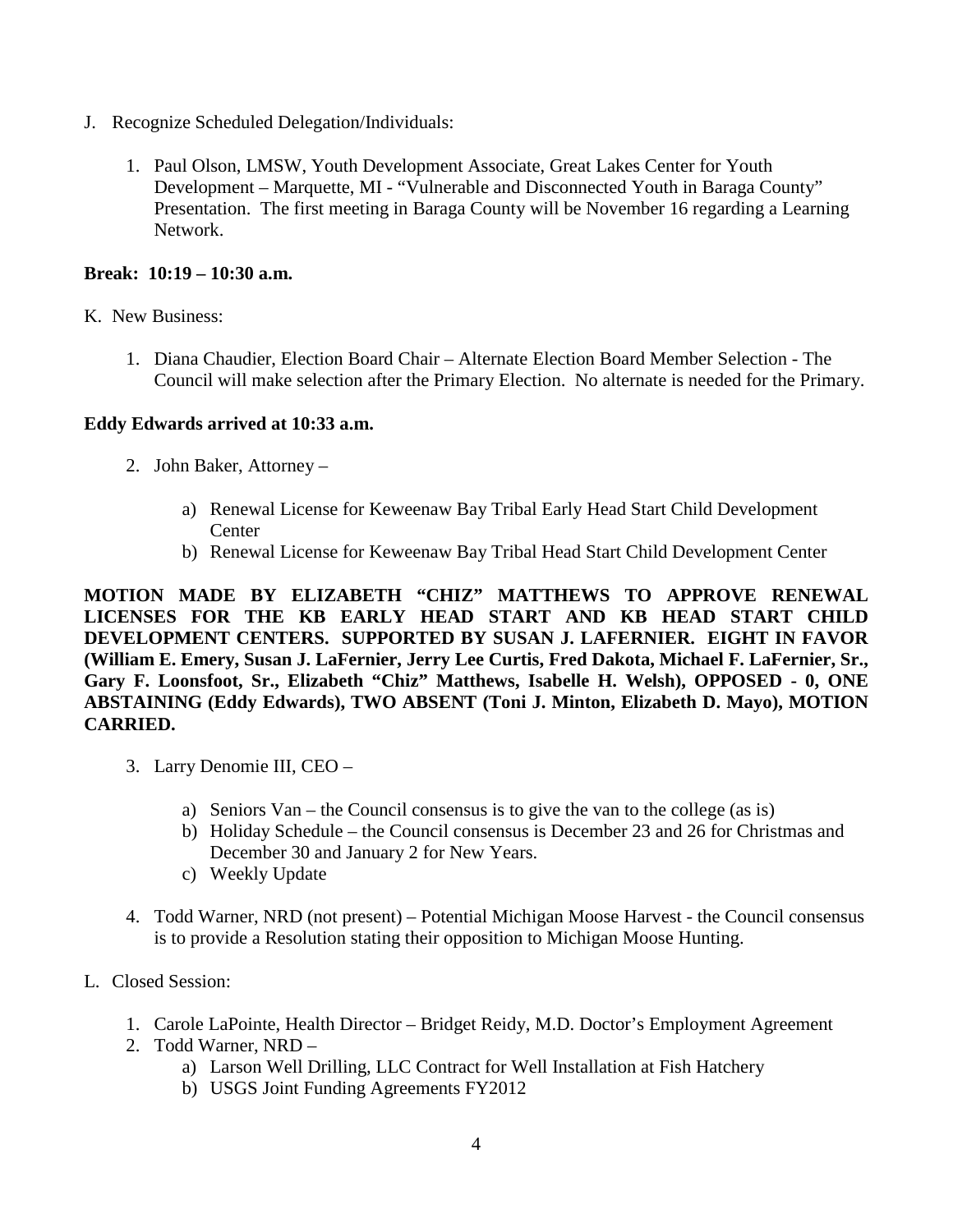- 3. Bruce LaPointe, Project Manager Larson Well Drilling, LLC Construction Agreement for I.H.S. Project No. BE-09-G01
- 4. RC Loonsfoot Personnel Issue
- 5. Ed Janisse, Radio Station Manager Funny Business Agency Renewal Club Contract
- 6. Heather Chapman, Assistant Tribal Attorney NCIC/LEIN Application
- 7. John Baker, Attorney
- 8. President Swartz ICWA Backgrounds
- 9. Susan LaFernier, Secretary Schedule Government Employee Grievance Hearing Case #006-11
- 10. Larry Denomie III, CEO Personnel Issue

**MOTION MADE BY MICHAEL F. LAFERNIER, SR. TO GO INTO CLOSED SESSION AT 11:17 A.M. SUPPORTED BY WILLIAM E. EMERY. SEVEN IN FAVOR (William E. Emery, Susan J. LaFernier, Jerry Lee Curtis, Michael F. LaFernier, Sr., Gary F. Loonsfoot, Sr., Elizabeth "Chiz" Matthews, Isabelle H. Welsh), TWO OPPOSED (Fred Dakota, Eddy Edwards), ABSTAINING - 0, TWO ABSENT (Toni J. Minton, Elizabeth D. Mayo), MOTION CARRIED.**

**MOTION MADE BY WILLIAM E. EMERY TO GO INTO OPEN SESSION AT 11:38 A.M. SUPPORTED BY FRED DAKOTA. NINE IN FAVOR (William E. Emery, Susan J. LaFernier, Jerry Lee Curtis, Fred Dakota, Eddy Edwards, Michael F. LaFernier, Sr., Gary F. Loonsfoot, Sr., Elizabeth "Chiz" Matthews, Isabelle H. Welsh), OPPOSED - 0, ABSTAINING - 0, TWO ABSENT (Toni J. Minton, Elizabeth D. Mayo), MOTION CARRIED.**

Bridget Reidy, M.D. Doctor's Employment Agreement –

**MOTION MADE BY WILLIAM E. EMERY TO APPROVE THE BRIDGET REIDY, M.D. DOCTOR'S EMPLOYMENT AGREEMENT AS PRESENTED. SUPPORTED BY EDDY EDWARDS. NINE IN FAVOR (William E. Emery, Susan J. LaFernier, Jerry Lee Curtis, Fred Dakota, Eddy Edwards, Michael F. LaFernier, Sr., Gary F. Loonsfoot, Sr., Elizabeth "Chiz" Matthews, Isabelle H. Welsh), OPPOSED - 0, ABSTAINING - 0, TWO ABSENT (Toni J. Minton, Elizabeth D. Mayo), MOTION CARRIED.**

**MOTION MADE BY GARY F. LOONSFOOT, SR. TO GO INTO CLOSED SESSION AT 11:39 A.M. SUPPORTED BY ELIZABETH "CHIZ" MATTHEWS. SEVEN IN FAVOR (William E. Emery, Susan J. LaFernier, Jerry Lee Curtis, Michael F. LaFernier, Sr., Gary F. Loonsfoot, Sr., Elizabeth "Chiz" Matthews, Isabelle H. Welsh), TWO OPPOSED (Fred Dakota, Eddy Edwards), ABSTAINING - 0, TWO ABSENT (Toni J. Minton, Elizabeth D. Mayo), MOTION CARRIED.**

**Lunch: 12:00 – 1:08 p.m.** 

**Elizabeth Mayo arrived at 1:08 p.m.**

**Eddy Edwards returned at 1:16 p.m.** 

**Gary Loonsfoot, Sr. returned at 1:17 p.m.** 

**Isabelle Welsh returned at 2:12 p.m.**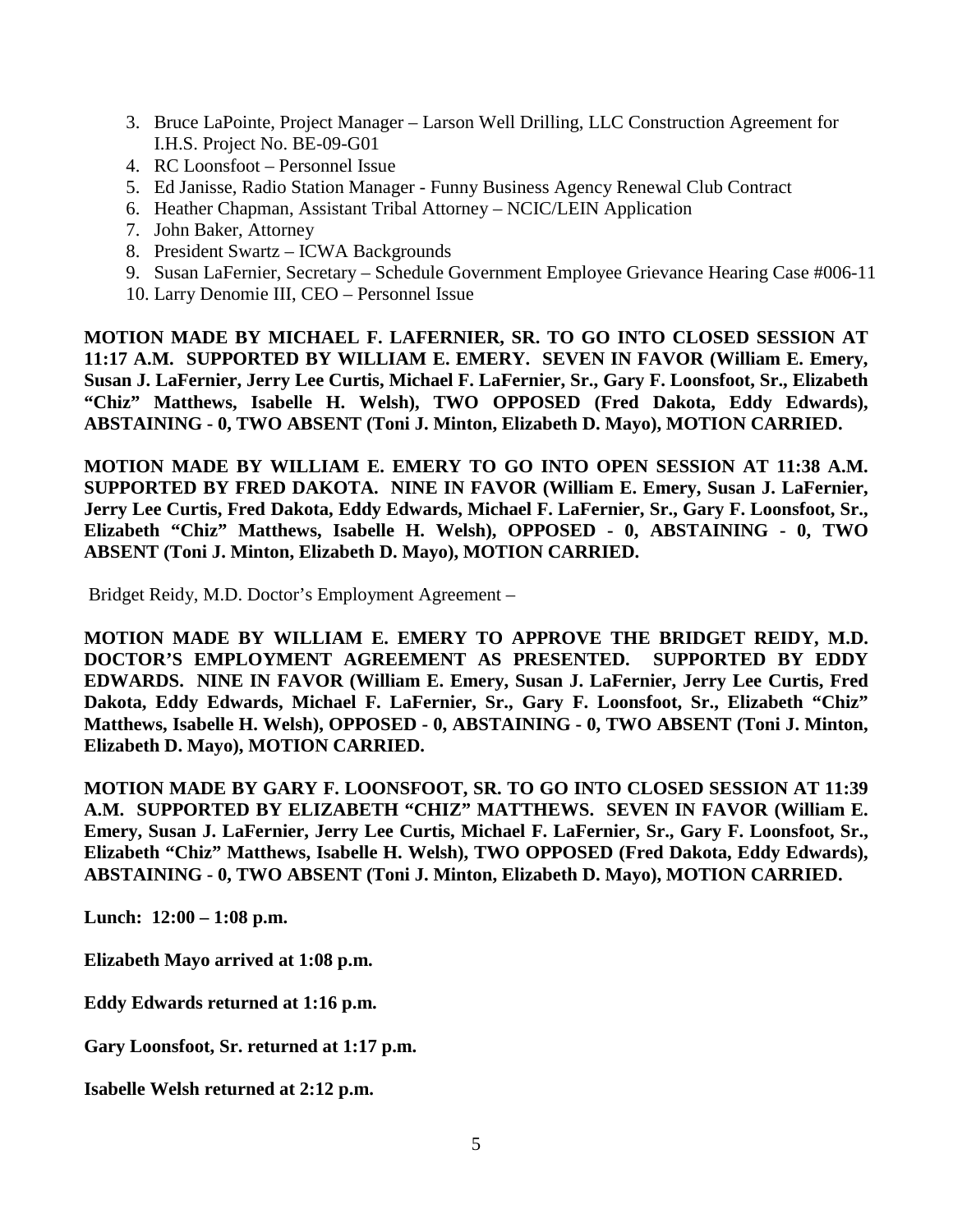**MOTION MADE BY GARY F. LOONSFOOT, SR. TO GO INTO OPEN SESSION AT 2:38 P.M. SUPPORTED BY FRED DAKOTA. TEN IN FAVOR (William E. Emery, Susan J. LaFernier, Elizabeth D. Mayo, Jerry Lee Curtis, Fred Dakota, Eddy Edwards, Michael F. LaFernier, Sr., Gary F. Loonsfoot, Sr., Elizabeth "Chiz" Matthews, Isabelle H. Welsh), OPPOSED - 0, ABSTAINING - 0, ONE ABSENT (Toni J. Minton), MOTION CARRIED.** 

Richard C. (RC) Loonsfoot Personnel Issue –

**MOTION MADE BY GARY F. LOONSFOOT, SR. TO UPHOLD THE HIRING COMMITTEE'S DECISION TO HIRE RC LOONSFOOT. SUPPORTED BY ELIZABETH "CHIZ" MATTHEWS. FIVE IN FAVOR (William E. Emery, Jerry Lee Curtis, Michael F. LaFernier, Sr., Gary F. Loonsfoot, Sr., Elizabeth "Chiz" Matthews), FIVE OPPOSED (Susan J. LaFernier, Elizabeth D. Mayo, Fred Dakota, Eddy Edwards, Isabelle H. Welsh), ABSTAINING - 0, ONE ABSENT (Toni J. Minton), TIE VOTE. PRESIDENT SWARTZ VOTES IN FAVOR, MOTION CARRIED.** 

Gary Loonsfoot, Sr. wants italicized in the Personnel Policy book to promote qualified employees from within. Departments should be able to move people up.

#### **Eddy Edwards left at 2:40 p.m.**

**Break: 2:41 – 2:56 p.m.**

**Gary Loonsfoot, Sr. left at 2:45 p.m.**

**Isabelle Welsh left at 2:56 p.m.** 

[New Business]

- 5. Elizabeth Mayo, Treasurer Donation Requests
	- a) National AISES Conference (4) Students Donation Request (\$1,000.00 total)

**MOTION MADE BY ELIZABETH "CHIZ" MATTHEWS TO DONATE \$250.00 EACH FOR THE FOUR STUDENTS ATTENDING THE AISES CONFERENCE IN MINNEAPOLIS. SUPPORTED BY WILLIAM E. EMERY. SEVEN IN FAVOR (William E. Emery, Susan J. LaFernier, Elizabeth D. Mayo, Jerry Lee Curtis, Fred Dakota, Michael F. LaFernier, Sr., Elizabeth "Chiz" Matthews), OPPOSED - 0, ABSTAINING - 0, FOUR ABSENT (Toni J. Minton, Eddy Edwards, Gary F. Loonsfoot, Sr., Isabelle H. Welsh), MOTION CARRIED.**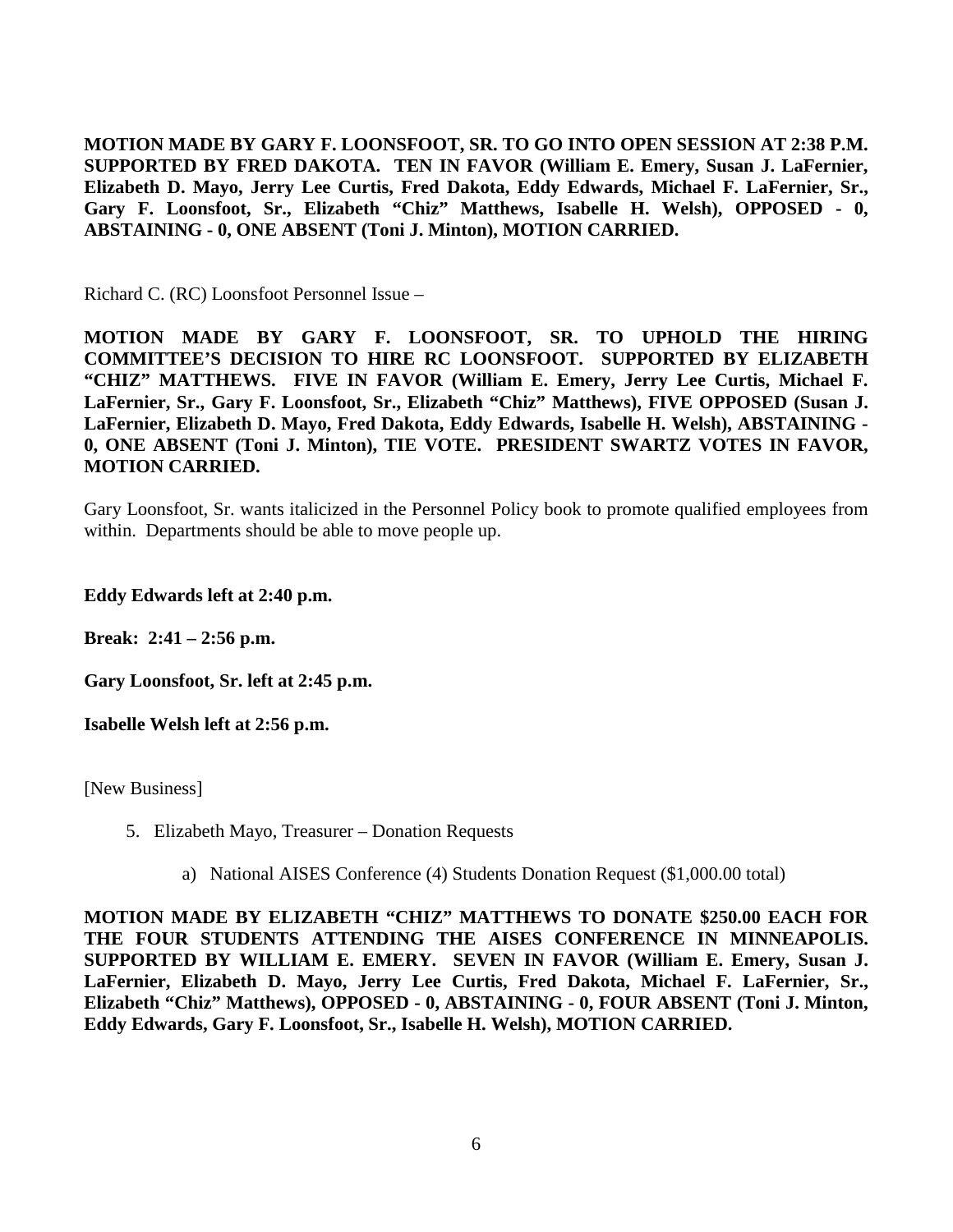b) Howl'O Scream Haunted House from the Youth of Baraga County Donation Request

**MOTION MADE BY MICHAEL F. LAFERNIER, SR. TO DONATE \$100.00 TOWARDS THE HOWL 'O SCREAM HAUNTED HOUSE. SUPPORTED BY JERRY LEE CURTIS. SEVEN IN FAVOR (William E. Emery, Susan J. LaFernier, Elizabeth D. Mayo, Jerry Lee Curtis, Fred Dakota, Michael F. LaFernier, Sr., Elizabeth "Chiz" Matthews), OPPOSED - 0, ABSTAINING - 0, FOUR ABSENT (Toni J. Minton, Eddy Edwards, Gary F. Loonsfoot, Sr., Isabelle H. Welsh), MOTION CARRIED.**

c) Bethel Church Thanksgiving Dinner from Josh Klug Donation Request

**MOTION MADE BY FRED DAKOTA TO DONATE \$200.00 TO THE BETHEL CHURCH THANKSGIVING DINNER. SUPPORTED BY SUSAN J. LAFERNIER. SEVEN IN FAVOR (William E. Emery, Susan J. LaFernier, Elizabeth D. Mayo, Jerry Lee Curtis, Fred Dakota, Michael F. LaFernier, Sr., Elizabeth "Chiz" Matthews), OPPOSED - 0, ABSTAINING - 0, FOUR ABSENT (Toni J. Minton, Eddy Edwards, Gary F. Loonsfoot, Sr., Isabelle H. Welsh), MOTION CARRIED.**

Larson Well Drilling, LLC Construction Agreement for I.H.S. Project –

**MOTION MADE BY MICHAEL F. LAFERNIER, SR. TO APPROVE THE CONSTRUCTION AGREEMENT BETWEEN KBIC AND LARSON WELL DRILLING, LLC FOR I.H.S. PROJECT BE-09-G01 IN THE AMOUNT OF \$65,888.00. SUPPORTED BY WILLIAM E. EMERY. SEVEN IN FAVOR (William E. Emery, Susan J. LaFernier, Elizabeth D. Mayo, Jerry Lee Curtis, Fred Dakota, Michael F. LaFernier, Sr., Elizabeth "Chiz" Matthews), OPPOSED - 0, ABSTAINING - 0, FOUR ABSENT (Toni J. Minton, Eddy Edwards, Gary F. Loonsfoot, Sr., Isabelle H. Welsh), MOTION CARRIED.**

U.S. Geological Survey Joint Funding Agreement for Stream Gauges -

**MOTION MADE BY SUSAN J. LAFERNIER TO APPROVE THE U.S. GEOLOGICAL SURVEY JOINT FUNDING AGREEMENT FOR FISCAL YEAR 2012 FOR THE YELLOW DOG STREAM GAUGES. SUPPORTED BY ELIZABETH "CHIZ" MATTHEWS. SEVEN IN FAVOR (William E. Emery, Susan J. LaFernier, Elizabeth D. Mayo, Jerry Lee Curtis, Fred Dakota, Michael F. LaFernier, Sr., Elizabeth "Chiz" Matthews), OPPOSED - 0, ABSTAINING - 0, FOUR ABSENT (Toni J. Minton, Eddy Edwards, Gary F. Loonsfoot, Sr., Isabelle H. Welsh), MOTION CARRIED.**

GLIFWC MOA – Stream Gauges

**MOTION MADE BY WILLIAM E. EMERY TO APPROVE THE MOA WITH GLIFWC FOR OPERATIONAL AND MAINTENANCE COSTS OF THE STREAM GAUGES. SUPPORTED BY SUSAN J. LAFERNIER. SEVEN IN FAVOR (William E. Emery, Susan J. LaFernier, Elizabeth D. Mayo, Jerry Lee Curtis, Fred Dakota, Michael F. LaFernier, Sr., Elizabeth "Chiz" Matthews), OPPOSED - 0, ABSTAINING - 0, FOUR ABSENT (Toni J. Minton, Eddy Edwards, Gary F. Loonsfoot, Sr., Isabelle H. Welsh), MOTION CARRIED.**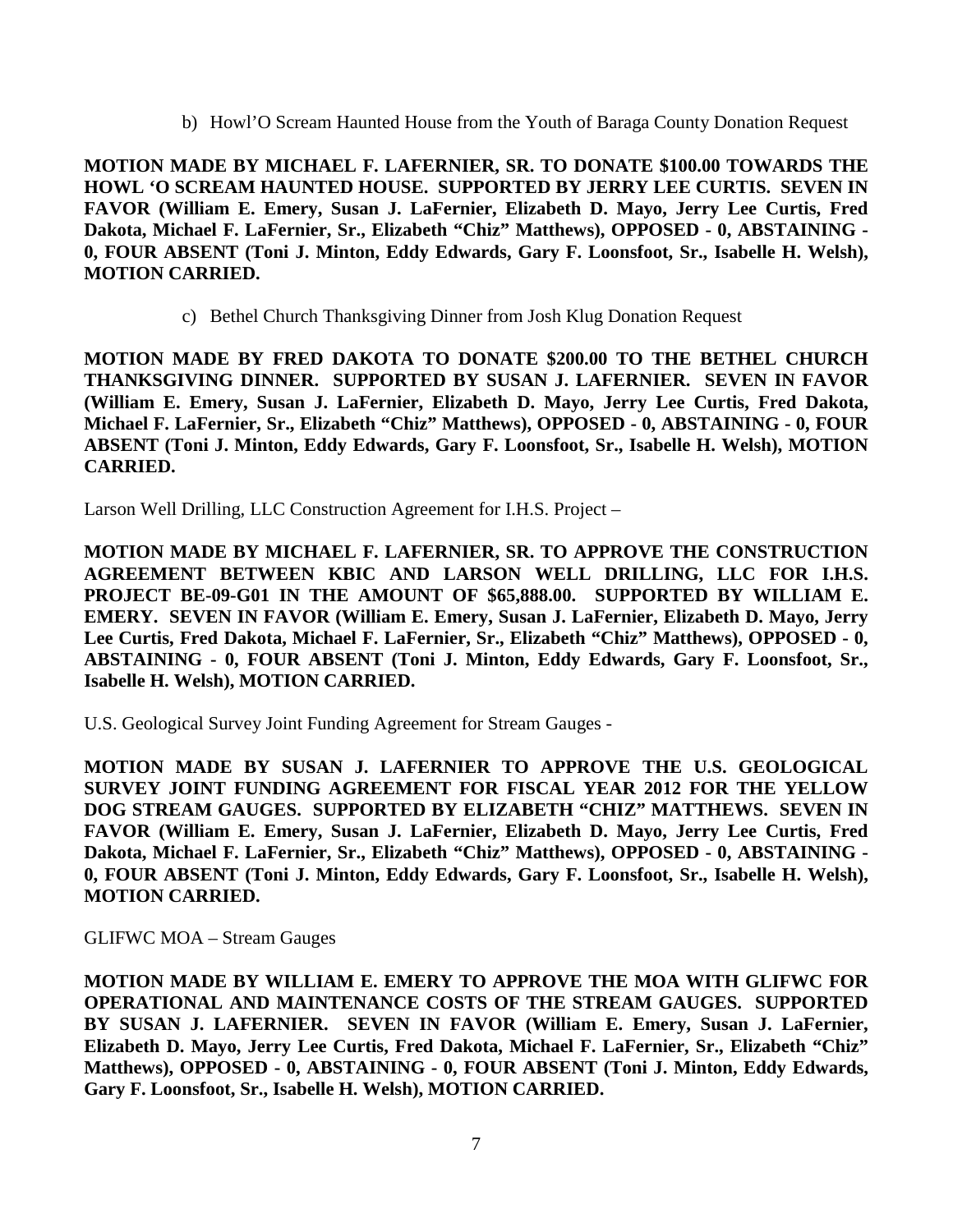U.S. Geological Survey Joint Funding Agreement Amendment for Stream Gauges -

**MOTION MADE BY SUSAN J. LAFERNIER TO APPROVE THE U.S. GEOLOGICAL SURVEY JOINT FUNDING AGREEMENT AMENDMENT FOR THE SILVER RIVER STREAM GAUGES. SUPPORTED BY WILLIAM E. EMERY. SEVEN IN FAVOR (William E. Emery, Susan J. LaFernier, Elizabeth D. Mayo, Jerry Lee Curtis, Fred Dakota, Michael F. LaFernier, Sr., Elizabeth "Chiz" Matthews), OPPOSED - 0, ABSTAINING - 0, FOUR ABSENT (Toni J. Minton, Eddy Edwards, Gary F. Loonsfoot, Sr., Isabelle H. Welsh), MOTION CARRIED.**

Larson Well Drilling, LLC Services Agreement for a 6" Well Installation at Fish Hatchery - \$17,235.00

**MOTION MADE BY WILLIAM E. EMERY TO APPROVE THE SERVICES AGREEMENT WITH LARSON WELL DRILLING, LLC FOR THE MONITORING WELL AT THE FISH HATCHERY. SUPPORTED BY SUSAN J. LAFERNIER. SEVEN IN FAVOR (William E. Emery, Susan J. LaFernier, Elizabeth D. Mayo, Jerry Lee Curtis, Fred Dakota, Michael F. LaFernier, Sr., Elizabeth "Chiz" Matthews), OPPOSED - 0, ABSTAINING - 0, FOUR ABSENT (Toni J. Minton, Eddy Edwards, Gary F. Loonsfoot, Sr., Isabelle H. Welsh), MOTION CARRIED.**

Funny Business Agency Renewal Contract – Comedian Shows

**MOTION MADE BY ELIZABETH D. MAYO TO APPROVE THE FUNNY BUSINESS RENEWAL CONTRACT FOR THE RADIO STATION IN THE AMOUNT OF \$4,000.00. SUPPORTED BY MICHAEL F. LAFERNIER, SR. SIX IN FAVOR (William E. Emery, Susan J. LaFernier, Elizabeth D. Mayo, Jerry Lee Curtis, Michael F. LaFernier, Sr., Elizabeth "Chiz" Matthews), ONE OPPOSED (Fred Dakota), ABSTAINING - 0, FOUR ABSENT (Toni J. Minton, Eddy Edwards, Gary F. Loonsfoot, Sr., Isabelle H. Welsh), MOTION CARRIED.**

**MOTION MADE BY ELIZABETH "CHIZ" MATTHEWS TO GO INTO CLOSED SESSION AT 3:14 P.M. SUPPORTED BY WILLIAM E. EMERY. THREE IN FAVOR (William E. Emery, Susan J. LaFernier, Elizabeth "Chiz" Matthews), FOUR OPPOSED (Elizabeth D. Mayo, Jerry Lee Curtis, Fred Dakota, Michael F. LaFernier, Sr.), ABSTAINING - 0, FOUR ABSENT (Toni J. Minton, Eddy Edwards, Gary F. Loonsfoot, Sr., Isabelle H. Welsh), MOTION DEFEATED.**

[Closed Session]

6. Heather Chapman, Assistant Tribal Attorney/Jennifer Misegan – NCIC (National Crime Information Center)/LEIN (Law Enforcement Information Network) Application – MiCJIN (Michigan Criminal Justice Information Network) User Agreement - \$7,154.00 cost for one year

**Jerry Lee Curtis left at 3:30 p.m.**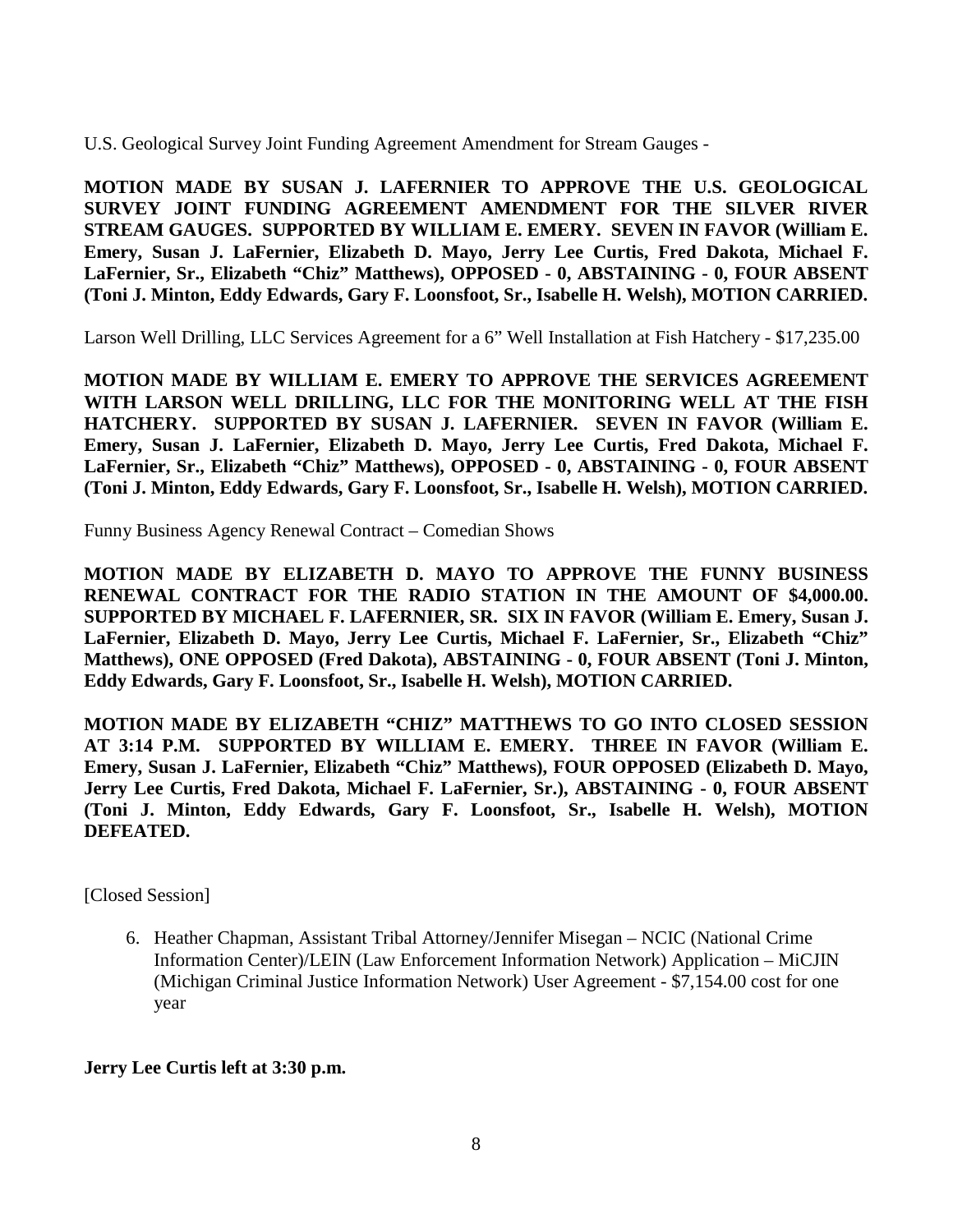**MOTION MADE BY FRED DAKOTA TO APPROVE THE LEIN USER AGREEMENT, MiCJIN USER AGREEMENT, LEIN SERVICE APPLICATION, SUBMISSION OF AN APPLICATION PACKAGE TO THE MICHIGAN STATE POLICE, AND AUTHORIZE THE PRESIDENT TO SIGN. SUPPORTED BY WILLIAM E. EMERY. SIX IN FAVOR (William E. Emery, Susan J. LaFernier, Elizabeth D. Mayo, Fred Dakota, Michael F. LaFernier, Sr., Elizabeth "Chiz" Matthews), OPPOSED - 0, ABSTAINING - 0, FIVE ABSENT (Toni J. Minton, Jerry Lee Curtis, Eddy Edwards, Gary F. Loonsfoot, Sr., Isabelle H. Welsh), MOTION CARRIED.**

**MOTION MADE BY WILLIAM E. EMERY TO GO INTO CLOSED SESSION AT 3:35 P.M. SUPPORTED BY SUSAN J. LAFERNIER. FOUR IN FAVOR (William E. Emery, Susan J. LaFernier, Michael F. LaFernier, Sr., Elizabeth "Chiz" Matthews), TWO OPPOSED (Elizabeth D. Mayo, Fred Dakota), ABSTAINING - 0, FIVE ABSENT (Toni J. Minton, Jerry Lee Curtis, Eddy Edwards, Gary F. Loonsfoot, Sr., Isabelle H. Welsh), MOTION CARRIED.**

**Toni Minton arrived at 3:44 p.m.**

**Elizabeth Mayo left at 4:23 p.m.**

**MOTION MADE BY WILLIAM E. EMER TO GO INTO OPEN SESSION AT 4:50 P.M. SUPPORTED BY MICHAEL F. LAFERNIER, SR. SIX IN FAVOR (William E. Emery, Susan J. LaFernier, Toni J. Minton, Fred Dakota, Michael F. LaFernier, Sr., Elizabeth "Chiz" Matthews), OPPOSED - 0, ABSTAINING - 0, FIVE ABSENT (Elizabeth D. Mayo, Jerry Lee Curtis, Eddy Edwards, Gary F. Loonsfoot, Sr., Isabelle H. Welsh), MOTION CARRIED.**

ICWA Committee Background Adjudications Review –

**MOTION MADE BY WILLIAM E. EMERY TO APPROVE THE ICWA BACKGROUND CHECK FOR COMMITTEE MEMBER WANDA SEPPANEN PENDING THE SATISFACTORY FINGERPRINT RESULTS AND AUTHORIZE THE PRESIDENT TO SIGN THE CERTIFICATE OF DECISION. SUPPORTED BY FRED DAKOTA. SIX IN FAVOR (William E. Emery, Susan J. LaFernier, Toni J. Minton, Fred Dakota, Michael F. LaFernier, Sr., Elizabeth "Chiz" Matthews), OPPOSED - 0, ABSTAINING - 0, FIVE ABSENT (Elizabeth D. Mayo, Jerry Lee Curtis, Eddy Edwards, Gary F. Loonsfoot, Sr., Isabelle H. Welsh), MOTION CARRIED.**

**MOTION MADE BY FRED DAKOTA TO APPROVE THE ICWA BACKGROUND CHECK FOR COMMITTEE MEMBER DOREEN BLAKER PENDING THE SATISFACTORY FINGERPRINT RESULTS AND AUTHORIZE THE PRESIDENT TO SIGN THE CERTIFICATE OF DECISION. SUPPORTED BY MICHAEL F. LAFERNIER, SR. SIX IN FAVOR (William E. Emery, Susan J. LaFernier, Toni J. Minton, Fred Dakota, Michael F. LaFernier, Sr., Elizabeth "Chiz" Matthews), OPPOSED - 0, ABSTAINING - 0, FIVE ABSENT (Elizabeth D. Mayo, Jerry Lee Curtis, Eddy Edwards, Gary F. Loonsfoot, Sr., Isabelle H. Welsh), MOTION CARRIED.**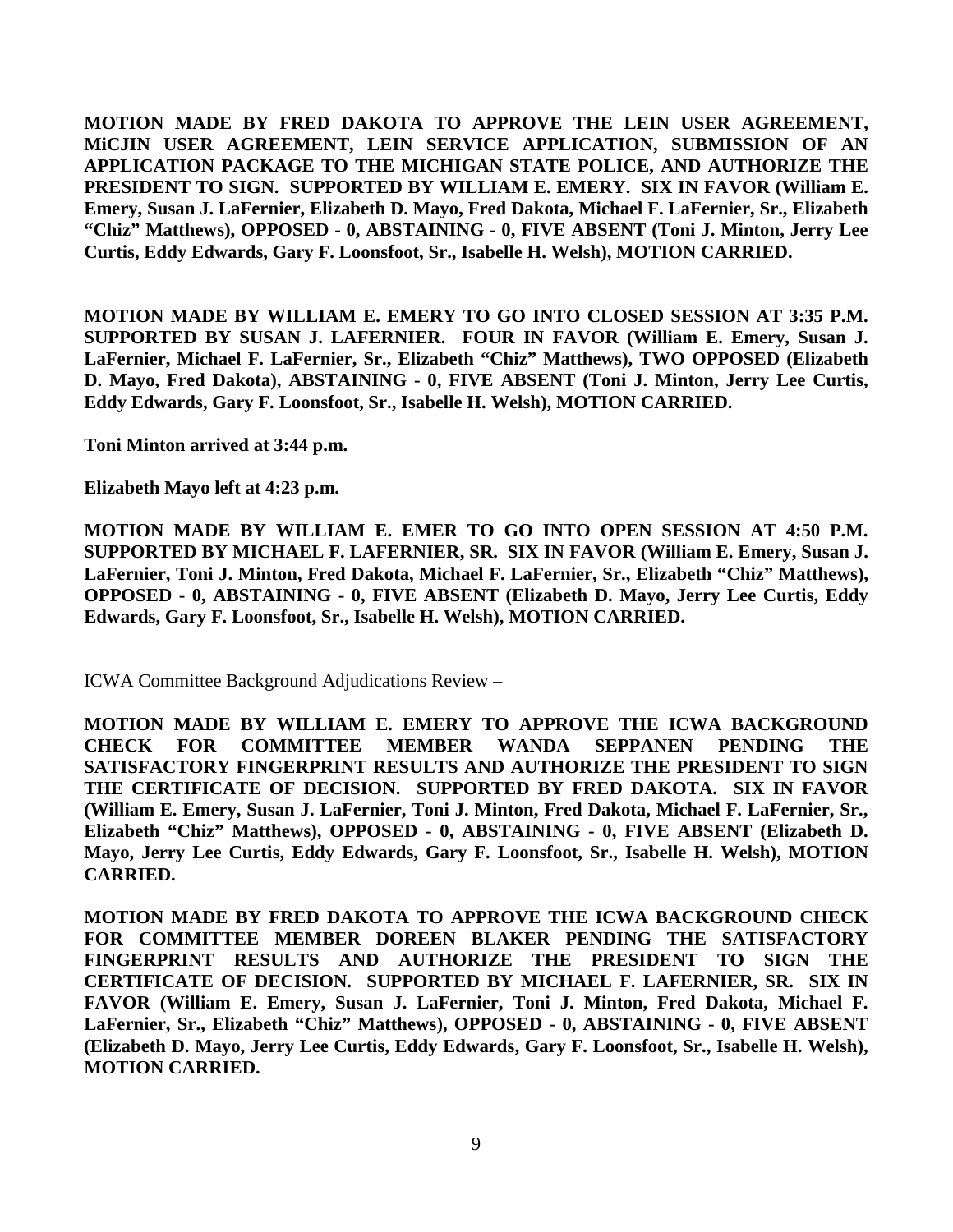**MOTION MADE BY FRED DAKOTA TO APPROVE THE ICWA BACKGROUND CHECK FOR COMMITTEE MEMBER GARY MAGNANT PENDING THE SATISFACTORY FINGERPRINT RESULTS AND AUTHORIZE THE PRESIDENT TO SIGN THE CERTIFICATE OF DECISION. SUPPORTED BY SUSAN J. LAFERNIER. SIX IN FAVOR (William E. Emery, Susan J. LaFernier, Toni J. Minton, Fred Dakota, Michael F. LaFernier, Sr., Elizabeth "Chiz" Matthews), OPPOSED - 0, ABSTAINING - 0, FIVE ABSENT (Elizabeth D. Mayo, Jerry Lee Curtis, Eddy Edwards, Gary F. Loonsfoot, Sr., Isabelle H. Welsh), MOTION CARRIED.**

**MOTION MADE BY TONI J. MINTON TO APPROVE THE ICWA BACKGROUND CHECK FOR COMMITTEE MEMBER LORI SHERMAN PENDING THE SATISFACTORY FINGERPRINT RESULTS AND AUTHORIZE THE PRESIDENT TO SIGN THE CERTIFICATE OF DECISION. SUPPORTED BY FRED DAKOTA. FIVE IN FAVOR (William E. Emery, Susan J. LaFernier, Toni J. Minton, Fred Dakota, Michael F. LaFernier, Sr.), OPPOSED - 0, ONE ABSTAINING (Elizabeth "Chiz" Matthews), FIVE ABSENT (Elizabeth D. Mayo, Jerry Lee Curtis, Eddy Edwards, Gary F. Loonsfoot, Sr., Isabelle H. Welsh), MOTION CARRIED.**

**MOTION MADE BY WILLIAM E. EMERY TO APPROVE THE ICWA BACKGROUND CHECK FOR COMMITTEE MEMBER RUTH KELLER PENDING THE SATISFACTORY FINGERPRINT RESULTS AND AUTHORIZE THE PRESIDENT TO SIGN THE CERTIFICATE OF DECISION. SUPPORTED BY SUSAN J. LAFERNIER. SIX IN FAVOR (William E. Emery, Susan J. LaFernier, Toni J. Minton, Fred Dakota, Michael F. LaFernier, Sr., Elizabeth "Chiz" Matthews), OPPOSED - 0, ABSTAINING - 0, FIVE ABSENT (Elizabeth D. Mayo, Jerry Lee Curtis, Eddy Edwards, Gary F. Loonsfoot, Sr., Isabelle H. Welsh), MOTION CARRIED.**

**MOTION MADE BY FRED DAKOTA TO APPROVE THE ICWA BACKGROUND CHECK FOR COMMITTEE MEMBER LISA DENOMIE PENDING THE SATISFACTORY FINGERPRINT RESULTS AND AUTHORIZE THE PRESIDENT TO SIGN THE CERTIFICATE OF DECISION. SUPPORTED BY TONI J. MINTON. SIX IN FAVOR (William E. Emery, Susan J. LaFernier, Toni J. Minton, Fred Dakota, Michael F. LaFernier, Sr., Elizabeth "Chiz" Matthews), OPPOSED - 0, ABSTAINING - 0, FIVE ABSENT (Elizabeth D. Mayo, Jerry Lee Curtis, Eddy Edwards, Gary F. Loonsfoot, Sr., Isabelle H. Welsh), MOTION CARRIED.**

**MOTION MADE BY ELIZABETH "CHIZ" MATTHEWS TO APPROVE THE ICWA BACKGROUND CHECK FOR COMMITTEE MEMBER CLARA CORBETT PENDING THE SATISFACTORY FINGERPRINT RESULTS AND AUTHORIZE THE PRESIDENT TO SIGN THE CERTIFICATE OF DECISION. SUPPORTED BY TONI J. MINTON. SIX IN FAVOR (William E. Emery, Susan J. LaFernier, Toni J. Minton, Fred Dakota, Michael F. LaFernier, Sr., Elizabeth "Chiz" Matthews), OPPOSED - 0, ABSTAINING - 0, FIVE ABSENT (Elizabeth D. Mayo, Jerry Lee Curtis, Eddy Edwards, Gary F. Loonsfoot, Sr., Isabelle H. Welsh), MOTION CARRIED.**